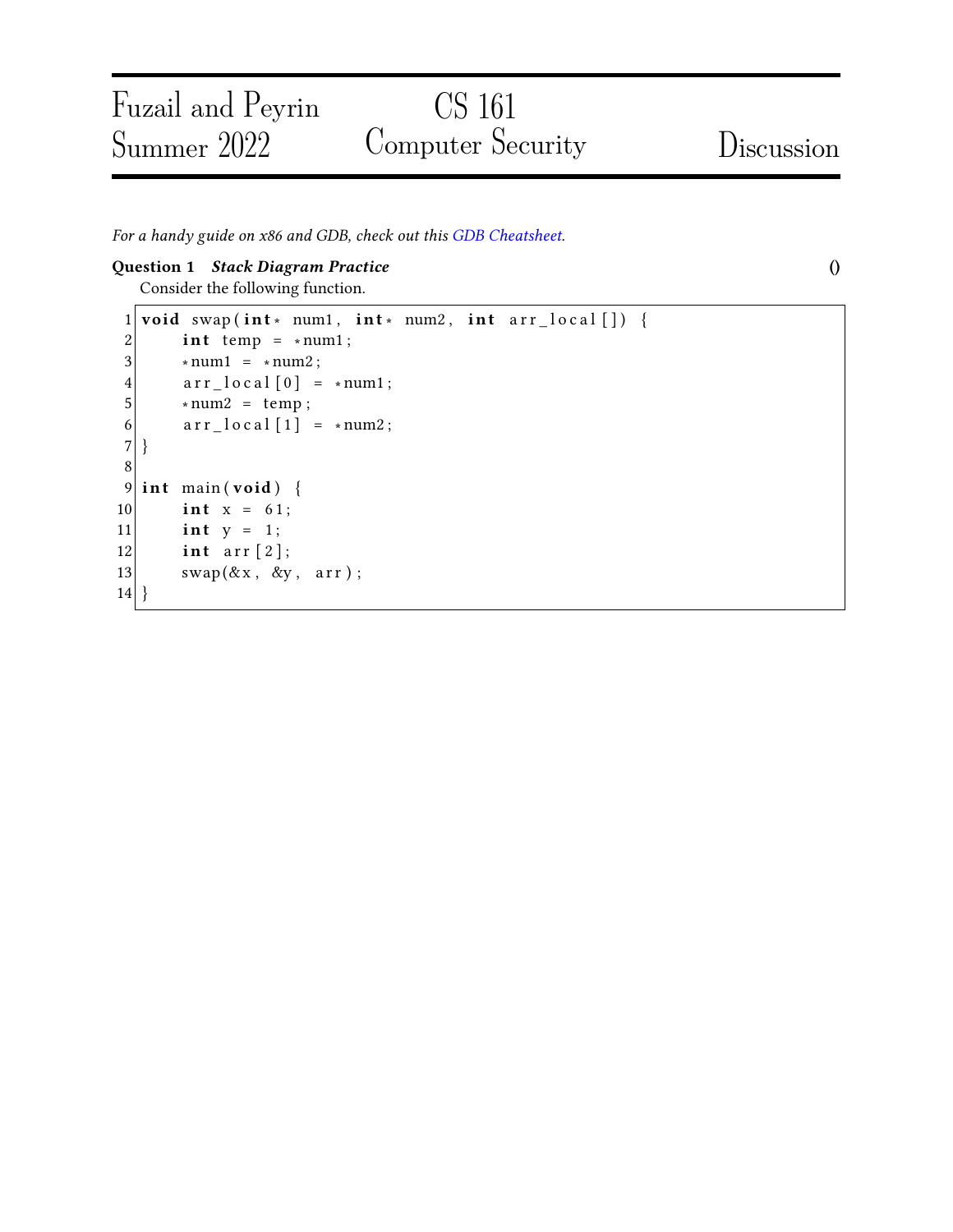Q1.1 Draw the stack diagram if the code were executed until a breakpoint set on line 3. Assume normal (non-malicious) program execution. You do not need to write the values on the stack, only the names. When drawing the stack diagram, assume that each row in your diagram represents 4 bytes in memory. The bottom of the page represents the lower addresses.



Q1.2 Now, draw arrows on the stack diagram denoting where the ESP and EBP would point if the code were executed until a breakpoint set on line 3.

Solution: ESP points to temp, EBP points to swap's sfp.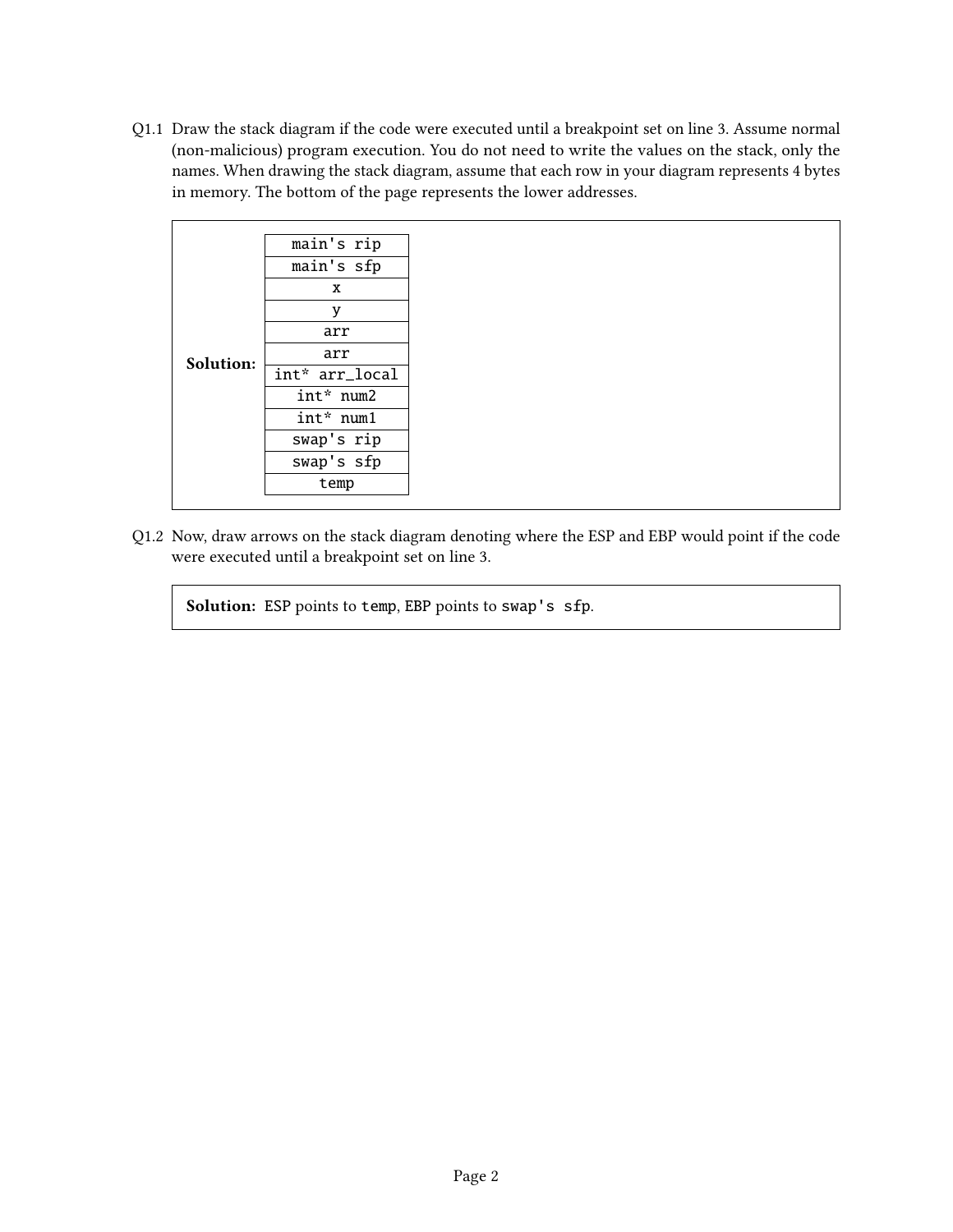# Question 2 Software Vulnerabilities ()

This code contains several security vulnerabilities. Circle *three* such vulnerabilities in the code and briefly explain each of the three on the next page.

```
1 struct cat {
2 char name [64];
3 char owner [64];
4 int age;
5 };
6
7 /* Searches through a BASKET of cats of length N (N should be less
     than 32). Adopts all cats with age less than 12 (kittens).
     Adopted kittens have their owner name overwritten with OWNER NAME
     . Returns the number of kittens adopted. \ast/8 size_t search_basket (struct cat *basket, int n, char *owner_name) {
|9| struct cat kittens [32];
10 size_t num_kittens = 0;
11 if (n > 32) return -1;
12 for (size t i = 0; i <= n; i++) {
13 if (basket[i].age < 12)14 \frac{1}{2} /* Reassign the owner name. */
15 strcpy (basket [i]. owner, owner_name);
16 \vert /* Copy the kitten from the basket. */
17 | kittens [num_kittens] = basket [i];
18 num_kittens + +;
19 \vert x \vert Print helpful message. \vert x \vert20 printf ("Adopting kitten: ");
21 printf (basket [i]. name);
22 printf (\sqrt[n]{n});
23 }
24 }
25 / ∗ Adop t k i t t e n s . ∗ /
26 adopt_kittens (kittens, num_kittens); // Implementation not shown
         .
27 return num kittens;
28 }
```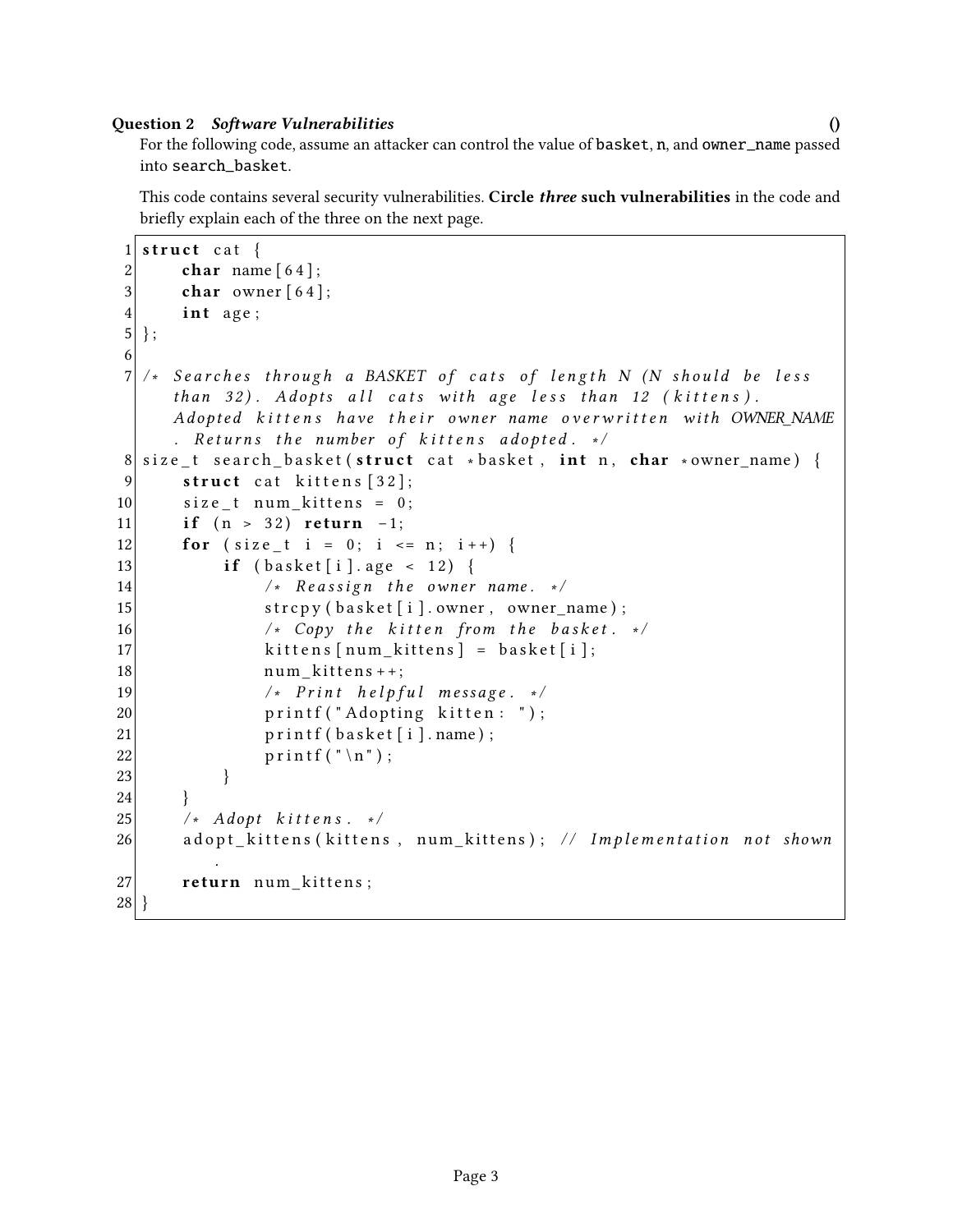# 1. Explanation:

**Solution:** Line 12 has a fencepost error: the conditional test should be  $i < n$  rather than  $i \le n$ . The test at line 11 assures that **n** doesn't exceed 32, but if it's equal to 32, and if all of the cats in basket are kittens, then the assignment at line 17 will write past the end of kittens, representing a buffer overflow vulnerability.

# 2. Explanation:

**Solution:** At line 12, we are checking if  $i \le n$ , i is an unsigned int and n is a signed int, so during the comparison n is cast to an unsigned int. We can pass in a value such as  $n = -1$ and this would be cast to 0xffffffff which allows the for loop to keep going and write past the buffer.

# 3. Explanation:

Solution: On line 15 there is a call to strcpy which writes the contents of owner\_name, which is controlled by the attacker, into the owner instance variable of the cat struct. There are no checks that the length of the destination buffer is greater than or equal to the source buffer owner\_name and therefore the buffer can be overflown.

Solution: Another possible solution is that on line 21 there is a printf call which prints the value stored in the name instance variable of the cat struct. This input is controlled by the attacker and is therefore subject to format string vulnerabilities since the attacker could assign the cats names with string formats in them.

Some more minor issues concern the name strings in basket possibly not being correctly terminated with '\0' characters, which could lead to reading of memory outside of **basket** at line 21.

Describe how an attacker could exploit these vulnerabilities to obtain a shell:

Solution: Each vulnerability could lead to code execution. An attacker could also use the fencepost or the bound-checking error to overwrite the RIP and execute arbitrary code.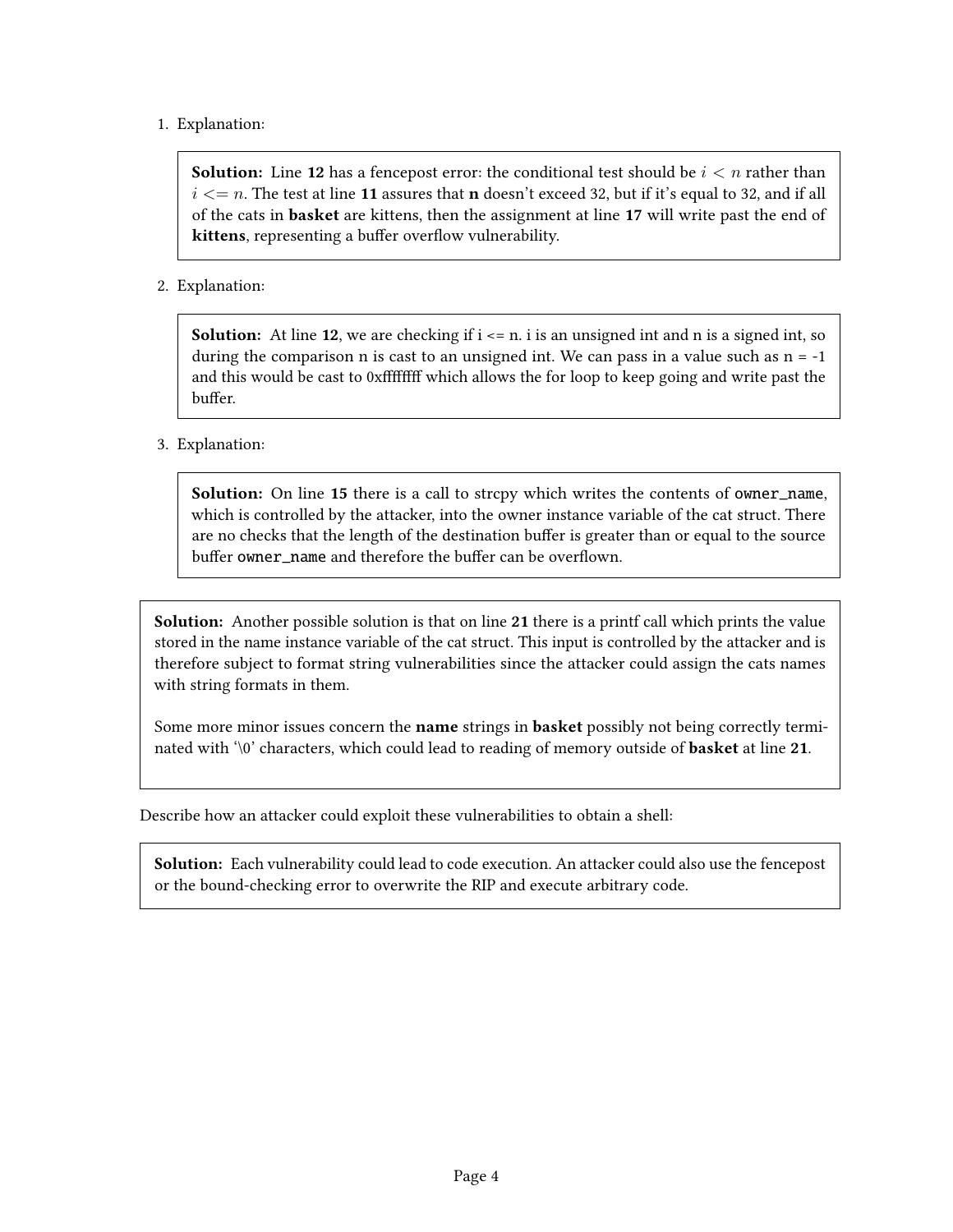### Question 3 Remus ()

This problem is Question 1 of Project 1 converted to a discussion question, with the intention of providing a foundation for completing Project 1. The question will also consist of a live GDB walkthrough, conducted by your TA. A video version of this walkthrough is available on https://cs161.org/.

Consider the following vulnerable code.

```
1 \#include < stdio .h>
 2
 3 void orbit ()
 4 \mid \{5 char buf [8];
 6 \mid gets (buf);
 7 }
 8
 9 int main ()
10 \mid \{11 orbit ();
12 return 0;
13 }
```
1. Which line of code contains the memory safety vulnerability? Briefly explain this vulnerability.

Solution: Line 6 contains buffer overflow vulnerability with gets(). There are no checks that the stdin input to gets() is less than or equal to the length of buf, or 8 bytes. Thus, an attacker can use gets() to perform a buffer overflow attack, overwriting the RIP to point to an attacker's shellcode.

2. Complete the stack diagram if the code were executed until a breakpoint set on line 6. Assume normal (non-malicious) program execution. You do not need to write the values on the stack, only the names. There are no extraneous boxes, and each box represents 4 bytes in memory. The bottom of the page represents the lower addresses.

| orbit's RIP      |
|------------------|
|                  |
| orbit's SFP      |
| compiler padding |
| compiler padding |
| huf              |
| bu f             |

3. Construct an input to buf that would result in a successful buffer overflow attack. Assume that orbit's RIP is stored at 0xfffff8e0 and that you have a SHELLCODE script that you would like to execute. In addition, assume that there are 8 bytes of compiler padding.